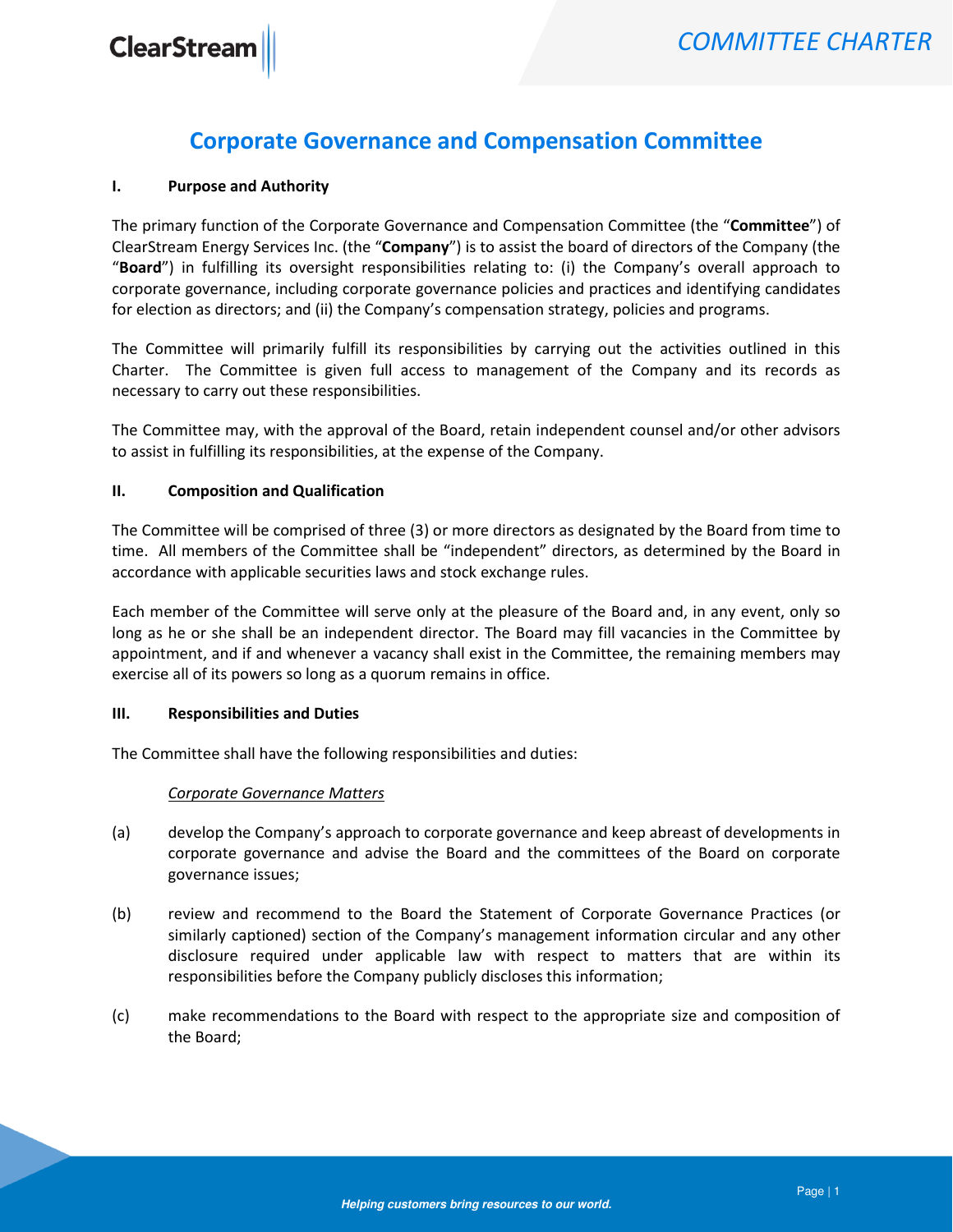# **ClearStreat**

- (d) recommend to the Board, as required, candidates suitable for election to the Board based on the Board's determination of the competencies, skills and personal qualities desired in new Board members;
- (e) make recommendations to the Board with respect to the appointment of directors to Board committees and the selection of chairmen of Board committees;
- (f) monitor the appropriateness of, and implement structures from time to time, to facilitate the independence of the Board and the directors to function independently of management;
- (g) respond to, and if appropriate, authorize requests by individual directors to engage outside advisors at the expense of the Company;
- (h) oversee the Company's code of conduct and ethics policy, disclosure policy and whistleblower policy (collectively, the "Governance Policies"), and review and recommend to the Board for approval, any applicable changes in or additions to the Governance Policies in the context of competitive, legal and operational considerations;
- (i) receive reports on the nature and extent of compliance or any non-compliance with the Governance Policies and applicable legislation, and plans to correct deficiencies, if any, and report to the Board on the status of such matters;
- (j) approve all transactions involving any "related party", as that term is defined in Multilateral Instrument 61-101 – Protection of Minority Security Holders in Special Transactions (collectively, "Related Party Transactions"), that are not required to be dealt with by an independent committee of the Board and monitor any Related Party Transactions and report to the Board on a regular basis regarding the nature and extent of the Related Party Transactions;

#### Compensation Matters

- (k) review and approve corporate goals and objectives relevant to the compensation of the Chief Executive Officer (the "CEO"), evaluate the CEO's performance in light of those corporate goals and objectives, and make recommendations to the Board with respect to the CEO's compensation level based on this evaluation;
- (l) make recommendations to the Board with respect to non-CEO officer and director compensation;
- (m) make recommendations to the Board with respect to the establishment of any incentive compensation plans and equity-based compensation plans established for directors, officers and employees of the Company, and oversee the administration of such plans;
- (n) review and recommend to the Board the Compensation Discussion and Analysis, Statement of Executive Compensation and Directors' Compensation (or similarly captioned) sections of the Company's management information circular and any other disclosure required under applicable law with respect to matters that are within its responsibilities before the Company publicly discloses this information;